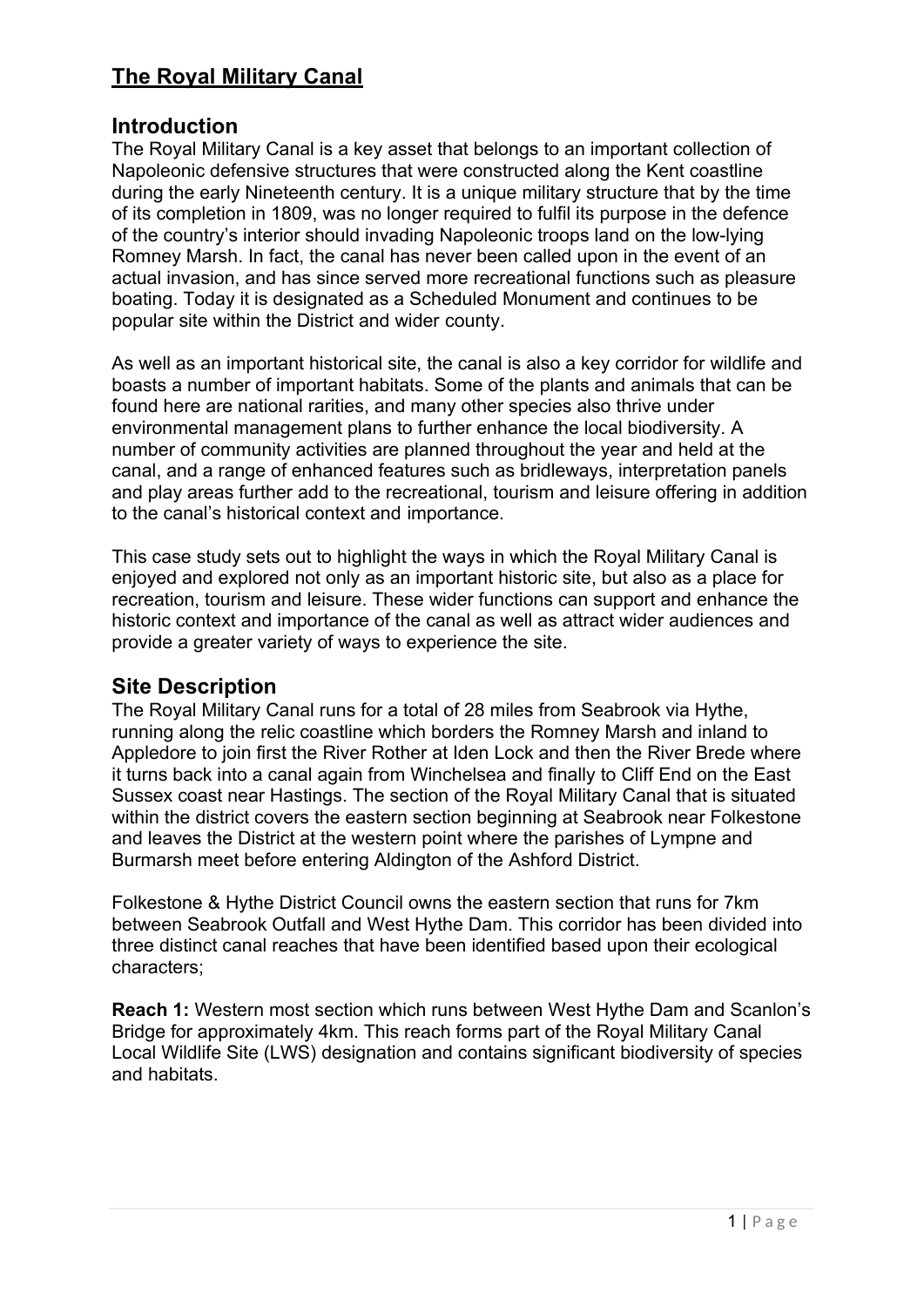**Reach 2:** Central section of the canal that runs for approximately 1.5km in length between Scanlon's Bridge and Twiss Road Bridge. The ecological value of this reach is limited as it is maintained as formal parkland.

**Reach 3:** Eastern section that runs between Twiss Road Bridge and Seabrook for approximately 2.5km. This reach forms part of the LWS though habitats adjacent to the right bank are maintained intensively and so have little ecological value. The left bank along this section runs parallel to a residential area with a golf course running along most of the length of the right bank.

As part of the Royal Military Canal Management Plan 2016-2020 produced by the District Council, these three reaches were further divided into four landscape character zones; rural, suburban, urban and maritime. These further illustrate the diverse character of the canal as well as the varied ecological value of species and habitats found along its length.

The canal corridor offers important opportunities to access natural and heritage assets that have previously been inaccessible which has ultimately resulted in a greater understanding of the canal and its diverse character. In 2004 the Heritage Lottery Fund (HLF) awarded a grant of £3.35 million to the District Council for a restoration programme along this stretch of the canal. The primary objectives of the project were to enhance the understanding and enjoyment of the Royal Military Canal as a heritage, ecological, recreational and tourism asset. As a result of this programme of work, a range of new and enhanced facilities are now provided which includes amenities such as improved footpaths and bridleways, interpretation panels and children's play areas. Various activities such as horse riding, fishing and boating are also catered for as well as opportunities for educational interpretation and further environmental projects aimed at improving key areas.

The canal is designated as a Scheduled Monument as well as several sections being protected as parts of Local Wildlife Sites (LWS) and Sites of Special Scientific Interest (SSSI). As part of the scheduling the canal has been divided into various sections, nine of which are included within the district. The section that runs between Honeypot Cottage and Gigger's Green Bridge is partially covered by the district but also runs into the Ashford District at the Aldington parish.

| within the boundaries of the district are highlighted in the below table. |                                                                                                                                             |                                                                                                                     |  |  |
|---------------------------------------------------------------------------|---------------------------------------------------------------------------------------------------------------------------------------------|---------------------------------------------------------------------------------------------------------------------|--|--|
| <b>Name</b>                                                               | <b>Principal assets</b>                                                                                                                     | <b>Type of potential</b><br>impact                                                                                  |  |  |
| Royal Military Canal,<br><b>Shorncliffe Battery Wall</b><br>(Sandgate)    | Upstanding and buried<br>remains of Shorncliffe<br>Battery which forms an<br>important part of the<br>canal terminal at its<br>eastern end. | Direct physical impact on<br>the Shorncliffe Battery,<br>part of which is already<br>separated by a modern<br>road. |  |  |
|                                                                           | Archaeological remains<br>relating to the<br>construction and use of                                                                        | Setting of the Royal<br><b>Military Canal and its</b><br>eastern terminal.                                          |  |  |

The main features that are found along the stretches of the canal that are included within the boundaries of the district are highlighted in the below table.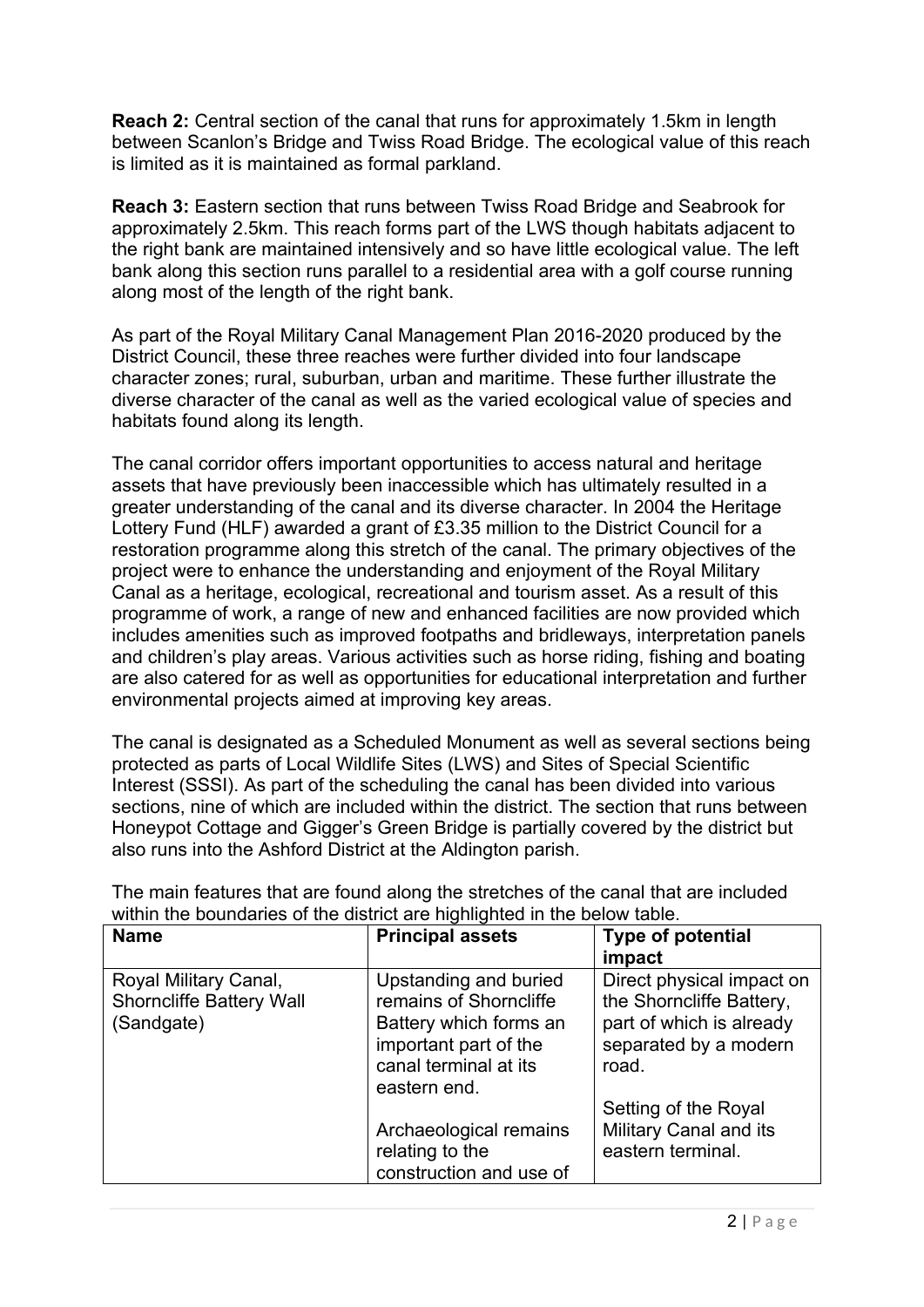|                                                                                          | the canal.                                                                                                                                                                                                                                                                                                                                                                                                                                                      |                                                                                                                                                                                            |
|------------------------------------------------------------------------------------------|-----------------------------------------------------------------------------------------------------------------------------------------------------------------------------------------------------------------------------------------------------------------------------------------------------------------------------------------------------------------------------------------------------------------------------------------------------------------|--------------------------------------------------------------------------------------------------------------------------------------------------------------------------------------------|
| Royal Military Canal,<br>Seabrook Lodge Bridge to<br><b>Seabrook Sluice</b><br>(Hythe)   | "Kink" in the canal at the<br>western end<br>demonstrating its design<br>to allow for enfilading fire<br>if a crossing was<br>attempted by an invading<br>force.<br><b>Surviving features</b><br>include the parapet on<br>the north side and Royal<br><b>Military Road (largely</b><br>buried remains).<br>Archaeological remains<br>relating to the<br>construction and use of                                                                                | Direct physical impact on<br>surviving features and<br>buried archaeological<br>remains.<br>Setting of the Royal<br>Military Canal.                                                        |
|                                                                                          | the canal.                                                                                                                                                                                                                                                                                                                                                                                                                                                      |                                                                                                                                                                                            |
| <b>Royal Military Canal, Twiss</b><br>Road Bridge to Seabrook<br>Lodge Bridge<br>(Hythe) | "Kink" midway along the<br>canal length<br>demonstrating its design<br>to allow for enfilading fire<br>if a crossing was<br>attempted by an invading<br>force.<br><b>Surviving features</b><br>include the parapet on<br>the north side (partially<br>levelled), the Royal<br><b>Military Road (largely</b><br>buried remains) and<br><b>Second World War</b><br>pillbox.<br>Archaeological remains<br>relating to the<br>construction and use of<br>the canal. | Direct physical impact on<br>the remains of the<br>parapet on the north<br>bank of the canal and<br>other associated<br>archaeological remains.<br>Setting of the Royal<br>Military Canal. |
| Royal Military Canal, Town<br><b>Bridge to Twiss Road Bridge</b><br>(Hythe)              | <b>Surviving features</b><br>include the parapet on<br>the north side (partially<br>levelled) and the Royal<br><b>Military Road (largely</b><br>buried remains).<br>Archaeological remains<br>relating to the<br>construction and use of                                                                                                                                                                                                                        | Direct physical impact on<br>surviving features and<br>buried archaeological<br>remains.<br>Setting of the Royal<br>Military Canal.                                                        |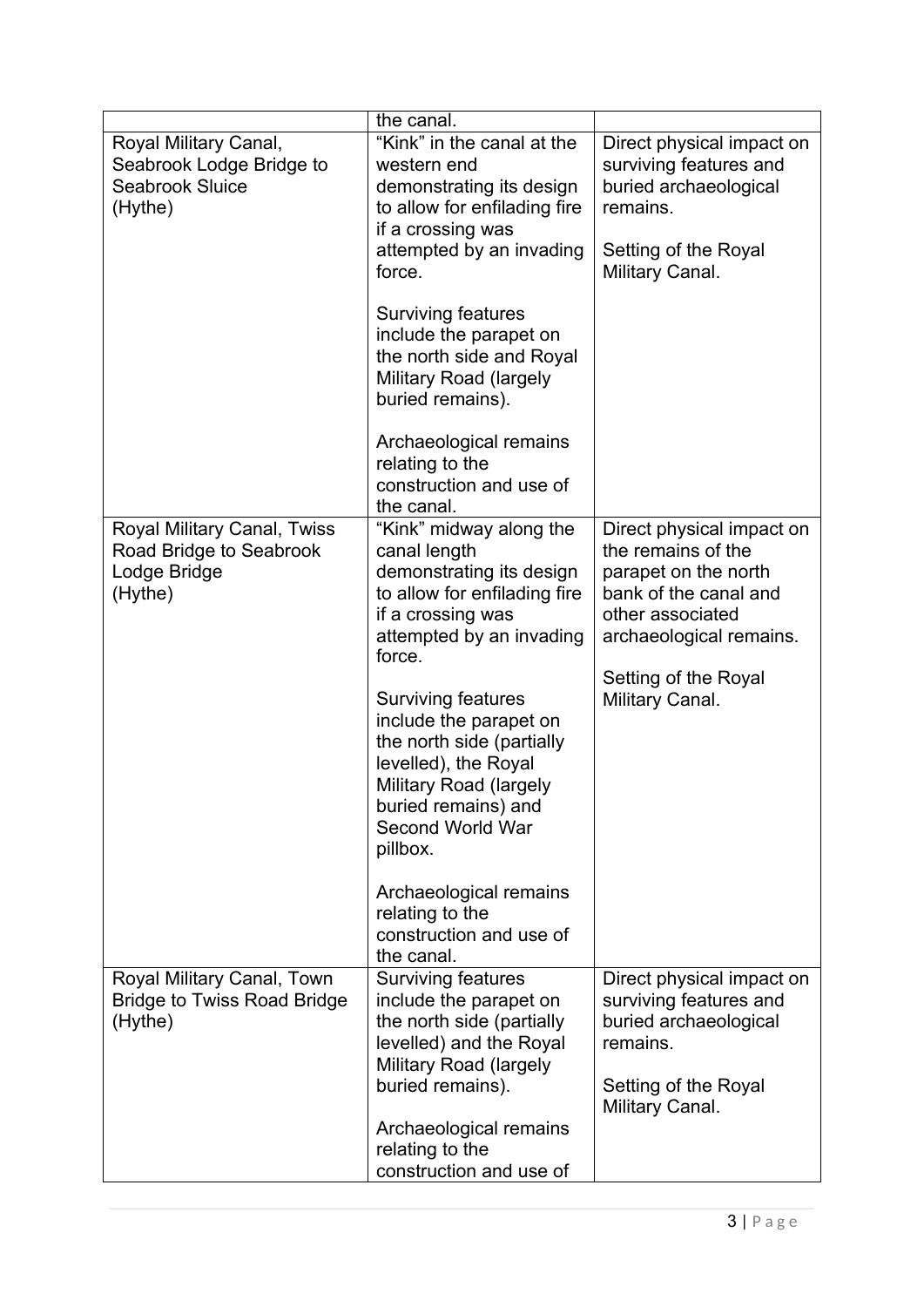|                                                                                     | the canal.                                                                                                                                   |                                                                                                                  |
|-------------------------------------------------------------------------------------|----------------------------------------------------------------------------------------------------------------------------------------------|------------------------------------------------------------------------------------------------------------------|
| Royal Military Canal,<br>Scanlon's Bridge to Town<br><b>Bridge</b><br>(Hythe)       | The parapet on the north<br>side survives in places.<br><b>Buried remains of earlier</b><br>1809 and 1813 bridges.                           | Direct physical impact on<br>surviving features and<br>buried archaeological<br>remains.<br>Setting of the Royal |
|                                                                                     | Archaeological remains<br>relating to the<br>construction and use of<br>the canal.                                                           | Military Canal.                                                                                                  |
| Royal Military Canal, West<br>Hythe Bridge to Scanlon's<br><b>Bridge</b><br>(Hythe) | <b>Surviving features</b><br>include the parapet on<br>the north side, the Royal<br>Military Road, front and<br>back drain.                  | Direct physical impact on<br>surviving features and<br>buried archaeological<br>remains.                         |
|                                                                                     | Five "kinks" along its<br>length demonstrating its                                                                                           | Setting of the Royal<br>Military Canal.                                                                          |
|                                                                                     | design to allow for<br>enfilading fire if a<br>crossing was attempted<br>by an invading force.                                               | Vistas across the<br>Romney Marsh and<br>Lympne escarpment<br>from the western end of<br>this section.           |
|                                                                                     | Archaeological remains<br>relating to the<br>construction and use of<br>the canal.                                                           |                                                                                                                  |
|                                                                                     | High ecological value for<br>diverse habitats, fauna<br>and flora.                                                                           |                                                                                                                  |
| Royal Military Canal, West<br>Hythe Dam to West Hythe<br><b>Bridge</b><br>(Hythe)   | <b>Surviving features</b><br>include the parapet on<br>the north side, the Royal<br><b>Military Road (survives</b><br>as an earthen terrace) | Direct physical impact on<br>surviving features and<br>buried archaeological<br>remains.                         |
|                                                                                     | and back drain (survives<br>as a ditch).                                                                                                     | Setting of the Royal<br>Military Canal.                                                                          |
|                                                                                     | Archaeological remains<br>relating to the<br>construction and use of<br>the canal.                                                           | Vistas across the<br>Romney Marsh and<br>Lympne escarpment<br>from the western end of<br>this section.           |
|                                                                                     | High ecological value for<br>diverse habitats, fauna<br>and flora.                                                                           |                                                                                                                  |
| Royal Military Canal,<br>Honeypot Cottage to West                                   | <b>Surviving features</b><br>include the parapet on                                                                                          | Direct physical impact on<br>surviving features and                                                              |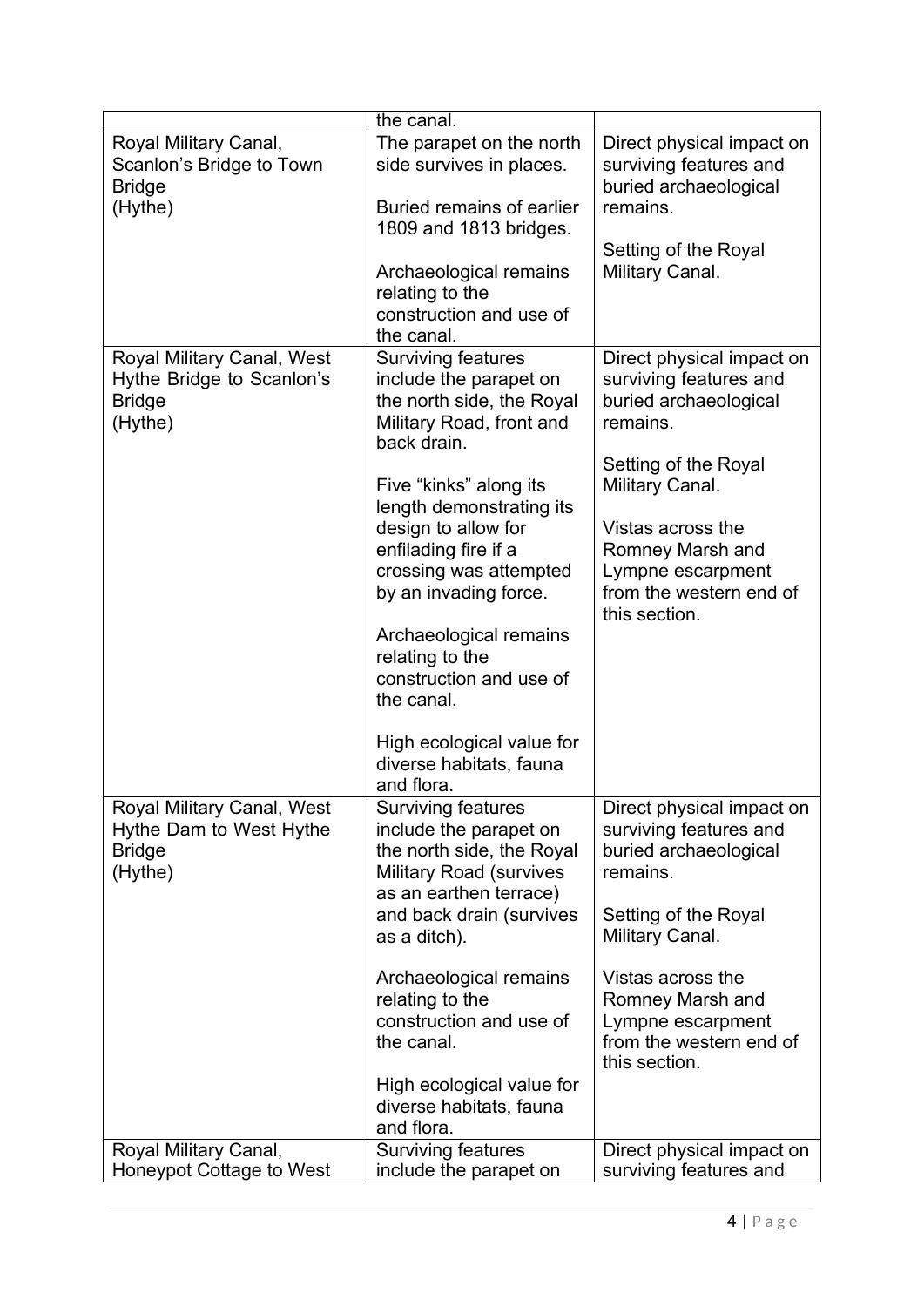| <b>Hythe Dam</b><br>(Lympne/Burmarsh)                                                                | the north side, the Royal<br><b>Military Road (survives</b><br>as an earthen terrace)<br>and back drain (survives<br>as a ditch).<br><b>Two Second World War</b><br>pillboxes along the north<br>bank.<br>Archaeological remains<br>relating to the<br>construction and use of<br>the canal. | buried archaeological<br>remains.<br>Setting of the Royal<br>Military Canal.<br>Vistas across the<br>Romney Marsh and<br>Lympne escarpment<br>from the western end of<br>this section. |
|------------------------------------------------------------------------------------------------------|----------------------------------------------------------------------------------------------------------------------------------------------------------------------------------------------------------------------------------------------------------------------------------------------|----------------------------------------------------------------------------------------------------------------------------------------------------------------------------------------|
|                                                                                                      | High ecological value for<br>diverse habitats, fauna<br>and flora.                                                                                                                                                                                                                           |                                                                                                                                                                                        |
| Royal Military Canal, Gigger's<br>Green Bridge to Honeypot<br>Cottage<br>(Lympne/Burmarsh/Aldington) | <b>Surviving features</b><br>include the parapet on<br>the north side, the Royal<br><b>Military Road (survives</b><br>as an earthen terrace)<br>and back drain (survives<br>as a ditch).                                                                                                     | Direct physical impact on<br>surviving features and<br>buried archaeological<br>remains.<br>Setting of the Royal<br>Military Canal.                                                    |
|                                                                                                      | Archaeological remains<br>relating to the<br>construction and use of<br>the canal.                                                                                                                                                                                                           | Vistas across the<br>Romney Marsh and<br>Lympne escarpment<br>from the western end of<br>this section.                                                                                 |
|                                                                                                      | Three "kinks" along its<br>length demonstrating its<br>design to allow for<br>enfilading fire if a<br>crossing was attempted<br>by an invading force.                                                                                                                                        |                                                                                                                                                                                        |
|                                                                                                      | <b>Hexagonal Second</b><br>World War pillbox.                                                                                                                                                                                                                                                |                                                                                                                                                                                        |
|                                                                                                      | High ecological value for<br>diverse habitats, fauna<br>and flora.                                                                                                                                                                                                                           |                                                                                                                                                                                        |

# **Archaeological and Historical Background**

The Royal Military Canal was an important element in a series of Napoleonic defences constructed along the south-east coast of England during the early nineteenth century. It is a unique defensive structure that was built for the purpose of strategic defence of the southern Kentish coast against a French invasion during the time of the Napoleonic Wars (1803 – 1815). It is the only military canal in the country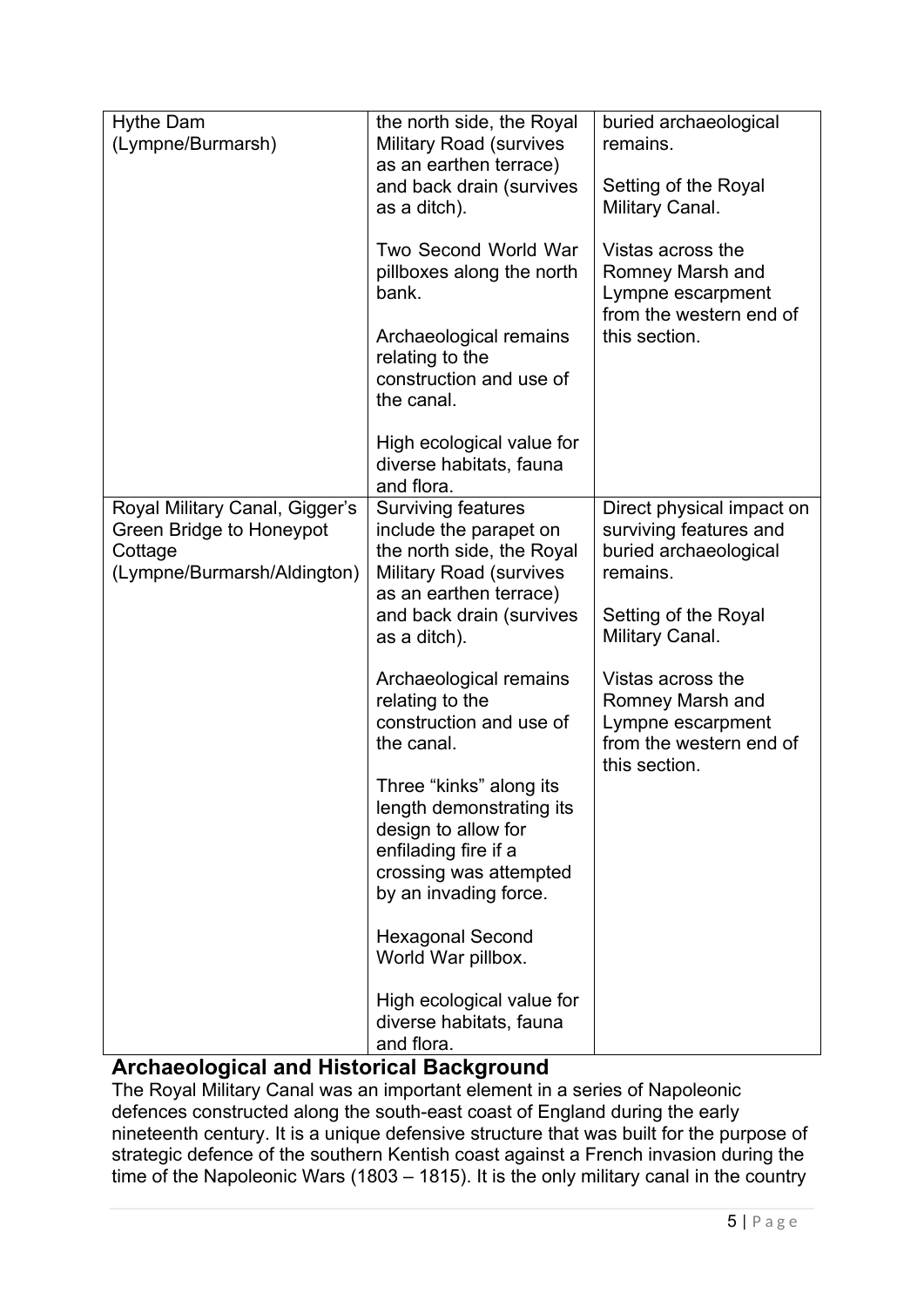and is as such recognised as a significant component in the counties military heritage. The canal runs for a total of 28 miles from its eastern terminal at Seabrook near Hythe, along the relic coastline bordering the Romney Marsh and ending at its western terminal at Cliff End near Hastings in East Sussex. It is the third longest defensive structure in the country and further acts as an important testament to a time when modern Britain faced the most serious threat of invasion prior to the World Wars of the twentieth century.

## **The Napoleonic Wars (1803 – 1815)**

The Napoleonic Wars were a series of major conflicts fought between the French Empire and its allies against a number of European powers that were formed into various coalitions. These European powers included Great Britain, Austria, Russia, Portugal and the Ottoman Empire. The wars stemmed from the French Revolution of 1789 and the deposition of Louis XVI of France which had sent shockwaves across the whole of Europe and ultimately resulted in the spread of warfare throughout Europe and its overseas colonies. The leader of the French Empire during this time was Napoleon Bonaparte (Napoleon I) who had seized power in 1799 and created a *de facto* military dictatorship over a French Republic. Britain became almost continuously engaged in wars with France until the final defeat of Napoleon in 1815 at the Battle of Waterloo.

Britain had declared war on France in 1803 which ended the uneasy truce that had been created by the Treaty of Amiens in 1802 and ultimately began the Napoleonic Wars that would rage until 1815. The Napoleonic Wars continued on from the Revolutionary Wars that had been fought by various European powers, including Great Britain, since 1793 through to 1802. The years of war with France had prompted the construction of an extensive new system of defences that were built in stages across Kent and other neighbouring counties. At this time, Britain was primarily a maritime nation which used naval supremacy as its first line of defence. However a number of beaches along the Kent coast that were especially accessible, in particular along the low-lying Romney Marsh and Dungeness Peninsula, became the focus for strategic coastal defences against a French invasion. The first phase of these included a number of small coastal batteries and gun platforms that were supported by earthen redoubts. During the Napoleonic Wars a more comprehensive series of defences were erected in the form of concrete redoubts, a string of Martello Towers and the Royal Military Canal.

## **Construction of the Royal Military Canal**

During the Revolutionary and Napoleonic Wars, the Romney Marsh had been left almost entirely undefended in the belief that it could be quickly flooded ultimately making the land impassable to an invading force. However, the very real threat of a Napoleonic invasion called this strategy into serious question and it was ultimately rejected as unworkable largely due to the need for 10 days advance warning to adequately flood the Marsh as well as the potential embarrassment and chaos that would be caused by a false alarm.

The alternative idea for the Royal Military Canal came from Lt. Col. Brown, the Assistant Quartermaster-General at the time. He originally suggested that a canal be constructed that ran for 19 miles from Seabrook near Folkestone and then around the back of the Romney Marsh to the River Rother near Rye. The canal would have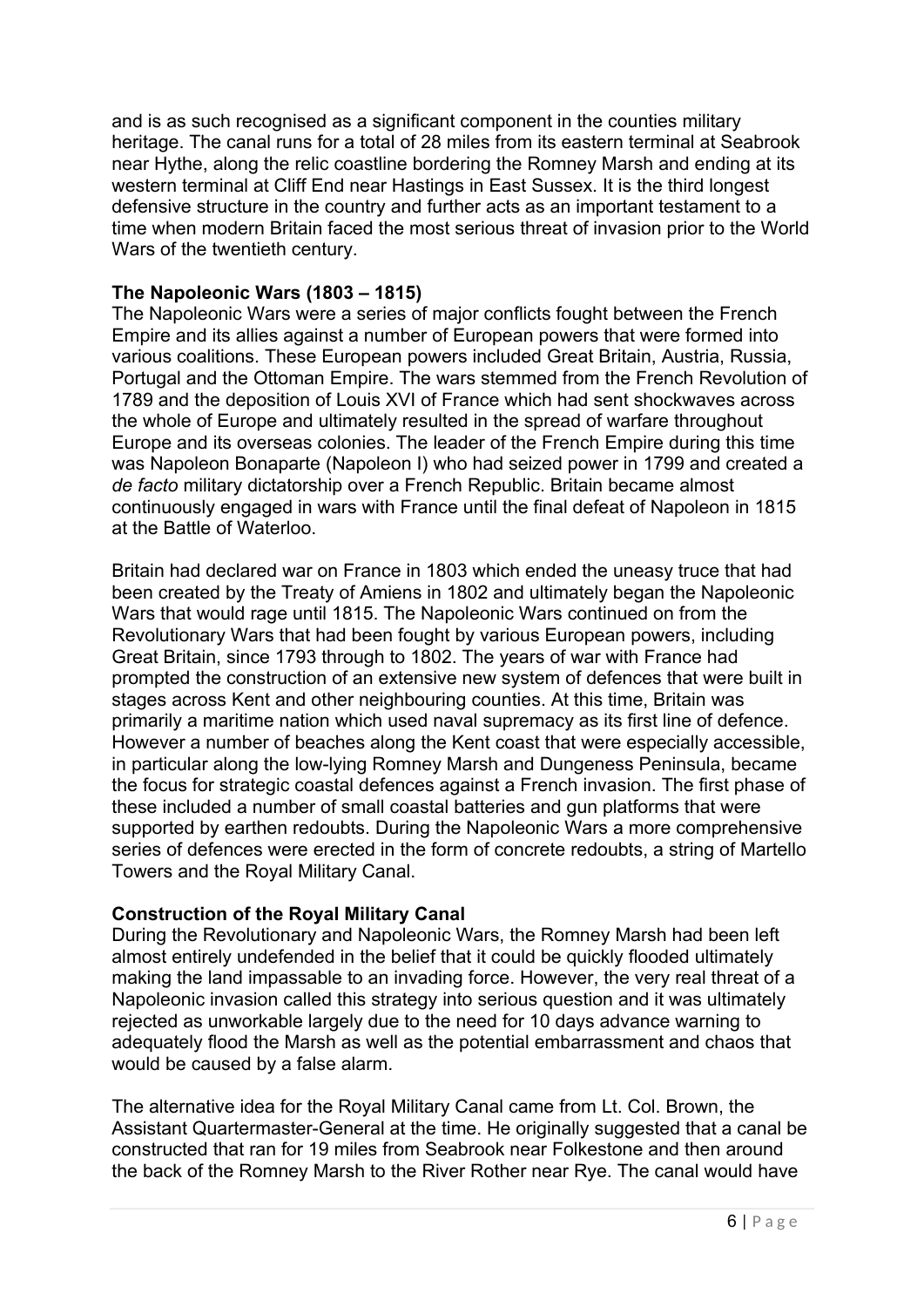sources of water from the sea as well as the Rother and would be 19 metres wide at the surface, 13.5 metres wide at the base and 3 metres deep. The soil that would be excavated during construction could then be piled onto the northern bank to form a parapet behind which troops may be positioned out of sight of the enemy. The canal was also designed with "kinks" along its length to allow for enfilading fire if the enemy attempted to cross. The completed canal would therefore separate the expected landing and deployment point of the Napoleonic troops along the coast of the Romney and Walland Marsh from the interior of the country.

In September of 1804 the Duke of York and Prime Minster William Pitt met to discuss the plans for the canal which they enthusiastically approved. A survey was then carried out and preliminary plans were quickly drawn up. John Rennie, a renowned engineer who had worked on previous projects such as the construction of the London and Waterloo Bridges, was appointed to the project as consultant engineer. It was then proposed that the canal be extended from the River Rother by a further 9 miles to Cliff End near Hastings and would also therefore incorporate the River Brede in the process. The total length of the canal now stood to be 28 miles, 22.5 of these which would have to be manually dug at an estimated cost of £200,000 and with a projected completion date of June 1805.

The support from the local landowners was easy to obtain due to the dual purpose of the canal in both helping to defend the country from foreign invasion as well as acting as a major drainage system for the Marsh which would greatly improve conditions. Pitt became popular with the local people and the canal began to be referred to as "Mr Pitt's Ditch". On the 30<sup>th</sup> October 1804 at the height of the invasion scare, the first sod of the Royal Military Canal was dug at Seabrook.

Once work had commenced on the canal late in 1804, it quickly became apparent that the projected completion date during the following year was wildly optimistic and was not going to be achieved. The first year of construction was plagued by harsh weather and severe flooding as well as difficulties in attracting adequate numbers of navvies (labourers). John Rennie had begun blaming the frustrating lack of progress on the incompetence and high prices charged by the contractors. By May of 1805 only 6 miles of the canal had been completed at the Seabrook end, and work ultimately had ground to a halt. Both the contractors and Rennie were subsequently dismissed by William Pitt, and the project was thereafter assigned to Lt. Col. Brown.

Work was restarted with navvies digging the canal and military personnel building the ramparts and parapets along the canal bank. Earth that was excavated formed the banquette and parapet on the landward side of the canal in order to provide cover from an invading enemy. Behind the canal an army supply route called Royal Military Road was established as well as tow paths and wharves on the opposite side, and back and front drains. The "kinks" along the length provided positions for guns that could provide enfilading fire should an invading force attempt to cross.

At the projects peak there were around 1500 men working on the canal which was entirely dug by hand. Flooding continued to be an issue and progress was often hampered despite using hand pumps day and night to keep the trench from filling with water. Eventually powerful steam-driven pumps were used which could better clear any water. Once sections of the canal had been dug its walls were then lined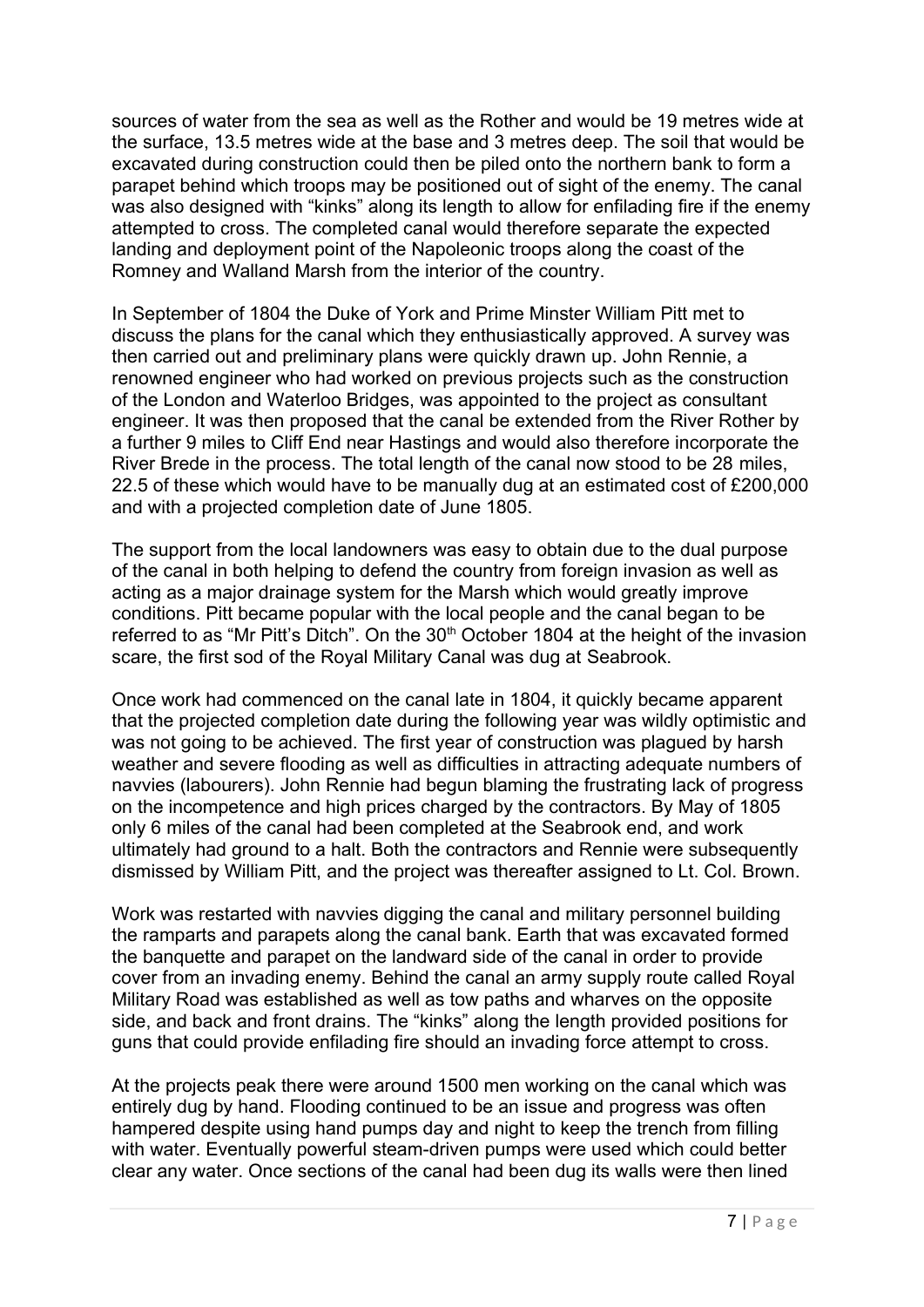with clay. However, the final dimensions were significantly reduced from the original plans due to the problems encountered throughout construction and the time pressure to complete. Most of the canal's length is around half of the projected width, though the 28 mile route was completed from Seabrook to Cliff End. By August 1806 the section between Seabrook and the Rother was open. Iden Lock was completed later in 1808 which finally linked the canal to the River Rother and Rye Harbour. However the final completion date of the canal was not until 1809.

By the time the canal was completed in 1809, the threat of invasion had passed following Napoleon's defeat at the Battle of Trafalgar. The canal became somewhat obsolete and was never used for the originally intended purpose. It does however remain as a unique coastal defence work and an important example of the Napoleonic defensive strategies employed along the south Kent coast during the nineteenth century.

## **Post-Napoleonic Function**

The total cost of the canal ended up at £234,310, which was a substantial amount of money in Georgian England. When it became clear that it would not be needed for its intended purpose, it became an embarrassment for the Government who had used a significant amount of public money to construct the canal. Alternative uses which would recoup money and utilise a now redundant structure were desperately needed.

In 1810 the canal was opened for public use and tolls were collected for use of the Royal Military Road between Iden, Rye and Winchelsea. A regular barge service also ran between Hythe and Rye which took around 4 hours to complete. Traffic along the canal was never heavy, and once the Ashford to Hastings railway line opened in 1851 traffic was further diverted away to other means of transport. The cost of maintaining the canal as well as efforts to recoup the money invested in its construction became a heavy burden for the Government who later leased the stretch between Iden Lock and West Hythe to the Lords of the Romney Marsh for 999 years during the 1860s. The town of Hythe then purchased the remaining section that ran through the town and converted it to ornamental waters. The sections of canal west of Rye were sold to four individual owners and by the late nineteenth century trade had almost entirely disappeared. The last toll was collected from Iden Lock in December of 1909.

By 1935 it appeared that the canal could again become useful as a defensive structure when it was requisitioned by the War Department as the risk of a German invasion was rising leading up to the Second World War. The banks were lined with several pillboxes as the nation awaited a possible invasion. These small reinforced concrete or brick buildings came in a number of shapes and forms and some still survive along the banks of the canal today. They were designed to house infantry, anti-tank guns or field artillery and were located alongside other defensive structures at vulnerable or strategically important points such as the Royal Military Canal which defended the low-lying coast of the Romney and Walland Marsh. However, like before, an invasion never occurred and so the canal again was not needed to fulfil its intended purpose.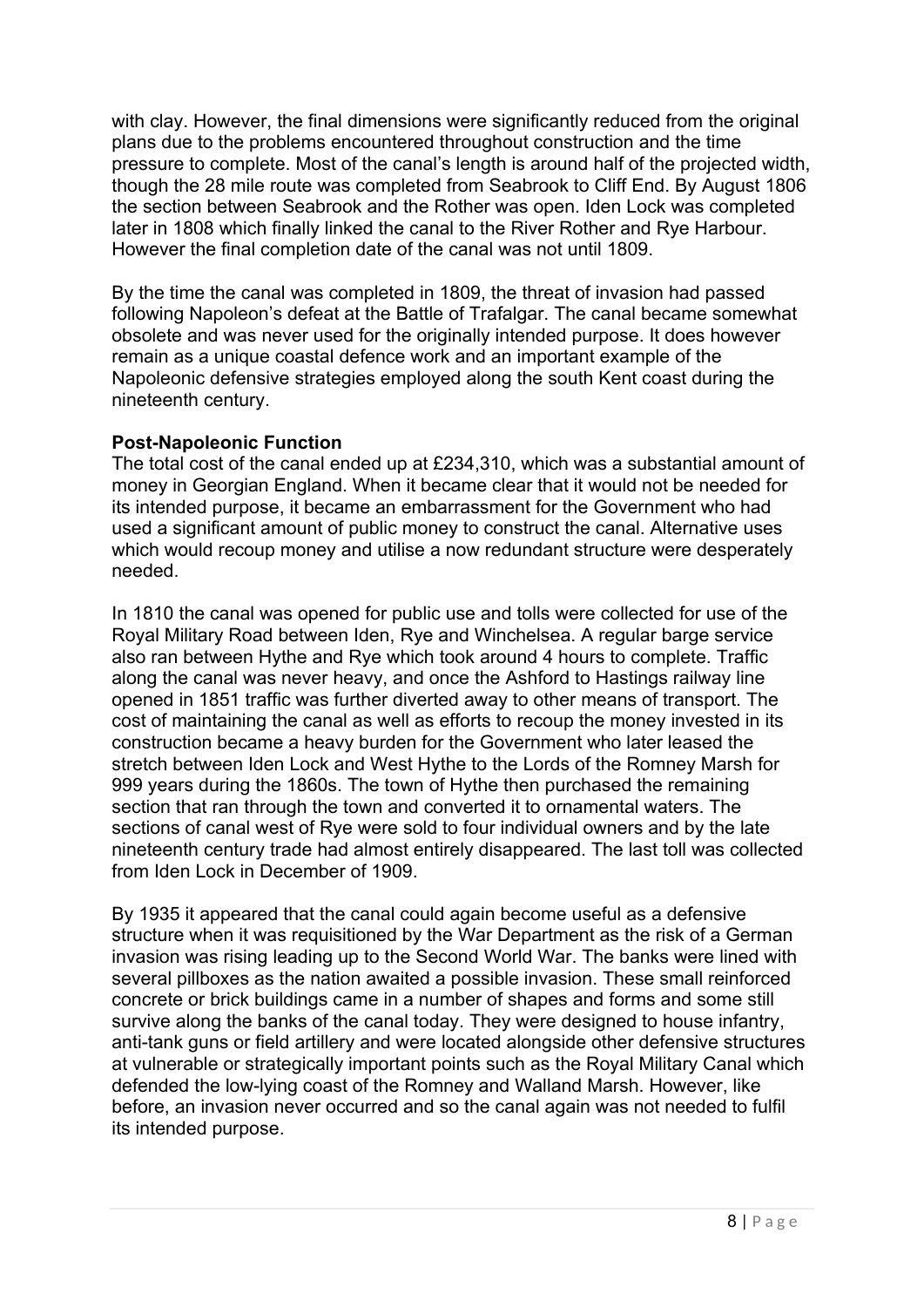# **The Canal Today**

Although the canal has never been able to fulfil its originally intended function, it is a valuable heritage, tourism, ecological and recreational asset that continues to serve many other purposes such as sustaining important wildlife along much of its length and acting as a recreational facility. A range of available facilities and activities cater to wide audiences and further provide opportunities to better understand and enjoy this important site. It has also made significant contributions to the improvement of conditions on the Romney Marsh through acting as a sink for the extensive network of drainage ditches that criss-cross the Marsh. During summer months water is pumped from the canal into the drainage ditches to irrigate the land, and then during the winter if there is risk of flooding water can be taken from the ditches into the canal and let out at Iden Lock or the sluice at Seabrook. This vital role of the Royal Military Canal is managed by the Environment Agency.

## **Walking, Cycling and Horse Riding**

A network of footpaths, cycle routes and bridleways are featured along the length of the canal. They provide many opportunities for varied routes accessible to a range of users who are able enjoy the picturesque and rich surrounding landscape. These routes also incorporate interpretation materials that highlight the canal's significant heritage such as information panels and life-size bronze soldiers and navvies illustrating the origins and intended purpose of the canal.

The Royal Military Canal Path runs along the entire length from Seabrook to Cliff End. It follows a path that passes between the openness of the Romney Marsh and the wooded hills of the Lympne Escarpment and relic coastline allowing for an appreciation of these distinct landscapes. The views across the flat and open Romney Marsh also highlights the purpose for which the canal was originally constructed; namely the defence of the low-lying and easily accessible Marsh coastline against a Napoleonic invasion. Several interpretation panels are located along this route to promote better understandings of the canal as well as picnic areas and benches which further add to the amenity offering available.

Sections of this long distance footpath have been upgraded to bridleways to better cater for cyclists, horse riders and disabled visitors. For example, the south path from the Seabrook Outfall through to Twiss Road Bridge was upgraded to a bridleway in 2003. The footpath from West Hythe Dam to Aldergate Lane has also recently been upgraded to a bridleway and is now connected to the National Cycle Network Route 2 and Saxon Shore Way long distance path. The 3 metre wide Royal Military Road which runs on the northern side of the canal further provides better access for walkers, cyclists, horse riders and disabled users.

These means of providing better access to a broader choice of routes that take in the length of the canal and its surrounding landscape allows for wider audiences to enjoy and explore this monument as well as build a better understanding of its original defensive purpose. A number of public footpaths link to the Royal Military Canal Path and so it is easy to plan varying circular routes that take in sections of the canal. The Romney Marsh Countryside Partnership further arranges regular guided walks and activities along the canal to encourage the ongoing appreciation and care for this special landscape and monument.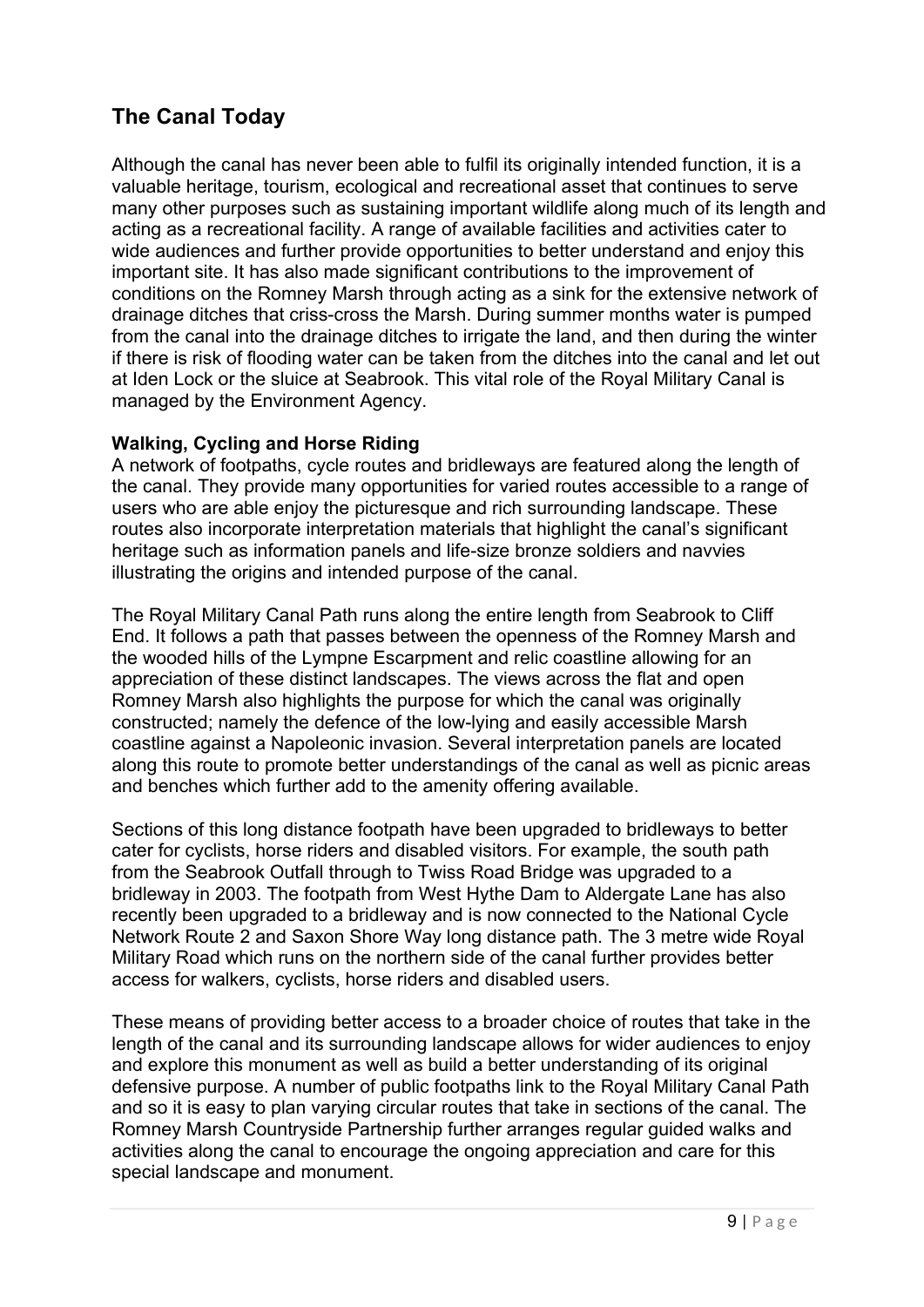## **Boats on the Canal**

The Royal Military Canal was never intended for navigation but was primarily a defensive structure. However, when the threatened invasions never came, alternative uses for the canal were sought in order to recoup the money that had been invested into its construction as well as for the ongoing enterprise of the canal for public use.

From early on in its history, the canal had been used by officers stationed at Hythe for sculling and taking their families out onto the water. Once the threat of invasion had passed, it was permitted to row on the canal; an activity which peaked in popularity during the 1880s when the ornamental gardens along the Hythe section had matured. Today it is possible to hire boats from the Boat Hut in Ladies Walk (Hythe) and row as far as the West Hythe Dam. It is also possible to take nonpowered vessels onto the canal between Seabrook to Iden Lock though the appropriate licenses must be obtained prior to boating. An electric passenger boat service also operates from the Boat Hut (Hythe) throughout the summer and late autumn.

Pleasure boating continues to be a popular activity along the canal and allows for participants to enjoy and appreciate this special monument and its surrounding landscape. It also offers a unique vantage point from which to enjoy the diverse wildlife and habitats that are supported along the banks of the canal.

#### **Fishing**

The Royal Military Canal was first stocked with fish in 1806 and continues to boast a large quantity and variety of species. Today it is considered as one of the best places for coarse fishing. Its waters are controlled by various clubs between Seabrook and Iden Lock from which permits are available to fish along these stretches of the canal.

#### **Children's Play Areas and Picnic Sites**

A number of children's play areas as well as car parking and picnic sites are located along the canal making it accessible and enjoyable for families and younger visitors. As an example, the Seabrook play area boasts a multi-play unit that has been designed as a canal bridge to complement the theme of the Royal Military Canal. Wooden animal play structures which are located at various points along the canal further highlight the rich and diverse wildlife species and habitats that are supported here as well as providing a recreational facility.

#### **Heritage Interpretation**

The canal was primarily built as an important defensive structure in response to the threat of a Napoleonic invasion during the early nineteenth century. Today it is the only example of a military canal in this country and forms part of a significant collection of Napoleonic defensive heritage assets within the District. The canal, which is a Scheduled Monument, can still be appreciated for its original purpose and this is enhanced by various interpretive materials that are placed along its length.

Interpretation panels can be found at various points along the Royal Military Canal Path and provide details of the historical context of the canal. Life-size bronze sculptures of soldiers and navvies who worked on the construction of the canal can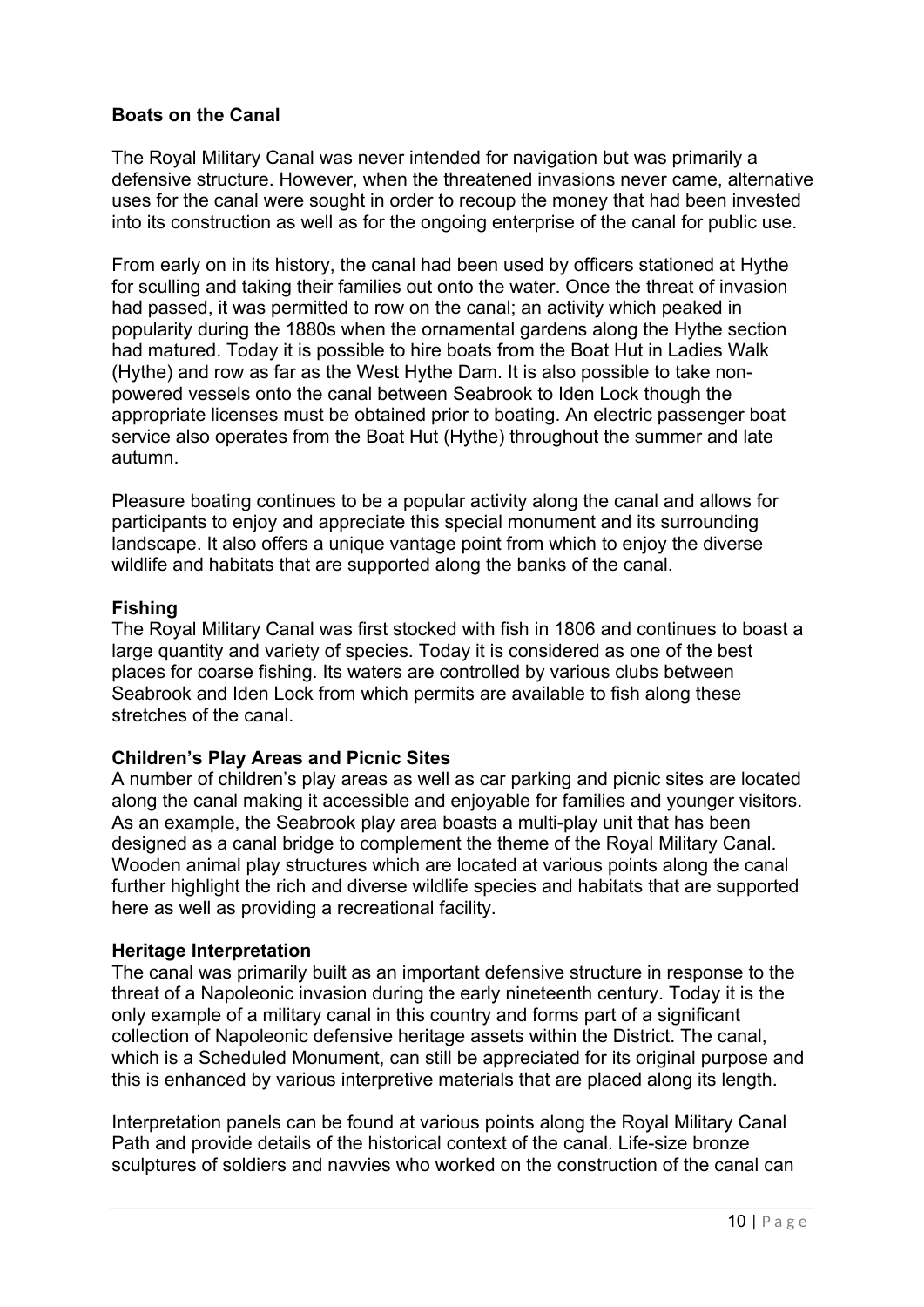also be found alongside information panels again providing historical context. Examples of these are located at Ladies Walk Bridge and Prospect Road.

In addition to interpretation materials, remains of other military structures can also be viewed along the canal. "Kinks" along the corridor at regular 600 yard intervals highlight its design to provide points from which to place guns that could give enfilading fire should an enemy attempt to cross the canal. Today remains of some of these raised platforms can be found along the north bank by picnic sites and next to the footbridges at Seabrook. Other military installations include various Second World War pillboxes as well as the redoubt wall at Seabrook which was originally built in 1832. Stone slabs adjacent to the Military Road in Hythe also outline the staff corps barracks which were built in 1833.

There are also a number of opportunities to explore the district's wider coastal heritage along the general route of the canal which includes the remains of Stutfall Castle, the Roman Saxon Shore fort at Lympne, Hythe's role as a Cinque Port, some of the District's castles such as Lympne and Sandgate, larger Redoubts at Hythe and Dymchurch as well as the string of Martello Towers that line the coast.

## **Events on the Canal**

There are a number of events and organised activities that highlight the Royal Military Canal as a heritage, ecological, recreational and tourism asset. The Hythe Venetian Festival and Hythe Festival are two major events that are both hosted on the canal biannually. Both are charity funded and attract thousands of visitors to the canal and surrounding area. The Hythe Venetian Festival is a floating carnival which sees float entries from local schools, community groups and businesses paraded along the canal during the afternoon and then again after dark. The festival was first held in 1890 and has continued to grow as a popular event. Other events that are held in association with the festival include guided tours and talks about the canal and local town.

The Hythe Festival is a 10 day event that is held throughout Hythe and the canal and includes activities such as canoeing, kayaking, fishing and concerts. An evening tour is carried out by the Romney Marsh Countryside Partnership where visitors are able to explore more about the history and wildlife of the canal.

Other events and activities that are carried out at the Royal Military Canal include fishing events, canoeing and guided walks and activities led by the Romney Marsh Countryside Partnership. These provide valuable opportunities to explore and enjoy the canal and its associated assets.

#### **Canal Habitats and Biodiversity**

The importance of the Royal Military Canal for its diverse wildlife and rich habitats has led to part being designated as a Site of Special Scientific Interest (SSSI) and the remaining lengths becoming Local Wildlife Sites (LWS). It is an excellent place to view wildlife and to appreciate the rich natural landscape from the many pathways along the banks of the canal as well as by water. Many panoramic views and vistas are also available across the Romney Marsh and towards the Lympne Escarpment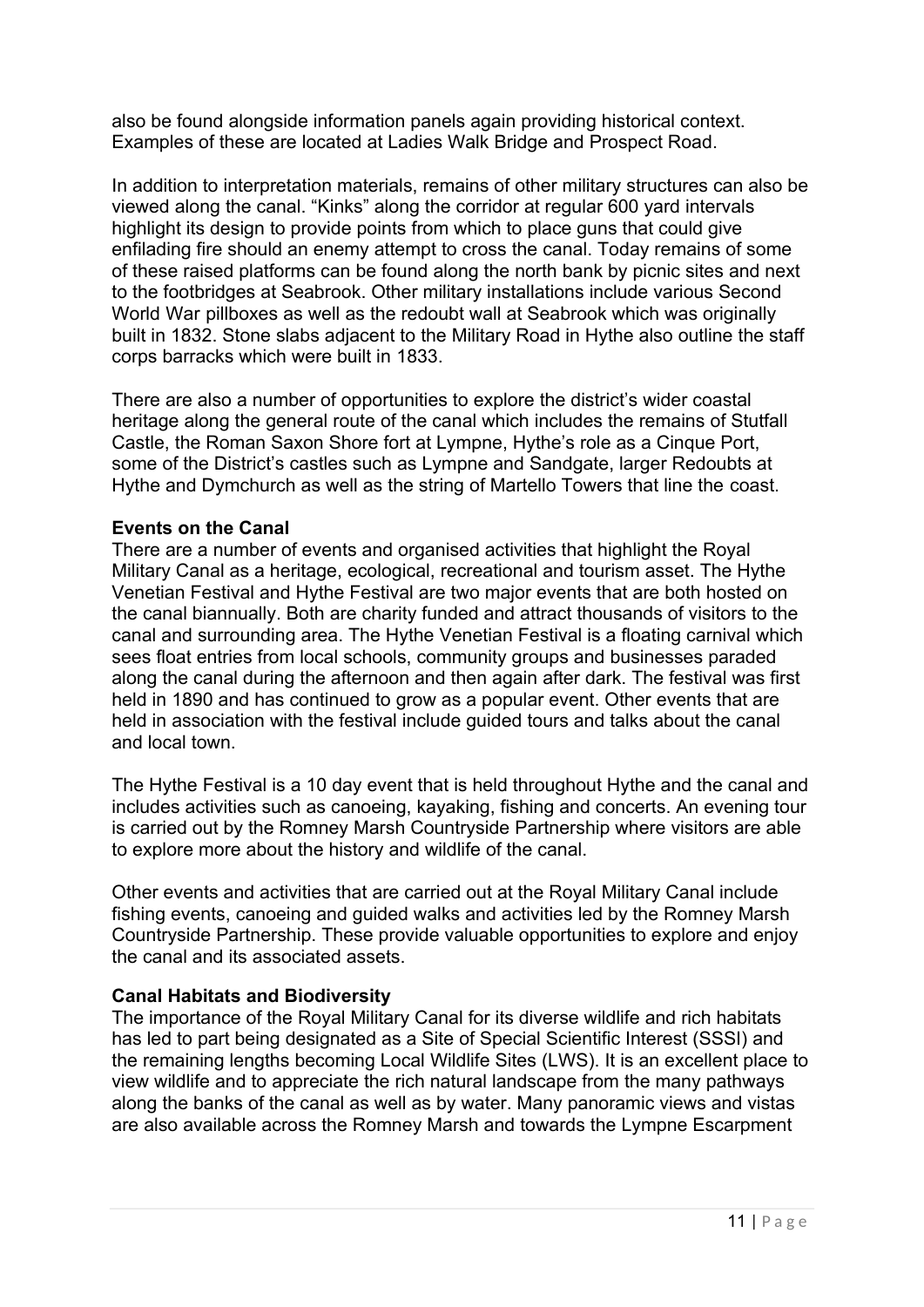which enhances understandings of the primary purpose of the canal in the defence of the low-lying Marsh against a Napoleonic invasion.

A wide range of wildlife can be found along the canal. Some of the main bird species include the Mute Swan, Grey Heron and Kingfisher which can be viewed all year round. A number of insects and amphibians also flourish at the Royal Military Canal, such as the Emperor Dragonfly, Marsh Frog and Glow Worm. Mammals such as the Water Vole and Mink are also common. The back drains and adjacent ditches of the canal provide an ideal habitat for the endangered Water Vole which requires high water levels and thick side bank vegetation to survive. Various tree and plant species further add to the rich landscapes along the banks of the canal such as the Yellow Flag Iris, Bladderwort and Elm trees. Elms were the first trees to be planted along the canal parapet in order to stabilise the banks. Bladderwort is also a rare insectivorous plant that is particularly abundant at Bilsington Bridge in neighbouring Ashford District.

Various programmes monitor and manage the habitats along the canal and ensure that the diverse range of wildlife is able to flourish alongside large numbers of visitors. This includes the management of waterway vegetation to allow for recreational activities along the waterway as well as providing valuable habitats for various plants and animals. Tree planting is also managed as well as natural conservation projects.

## **Folkestone & Hythe District Green Gym**

The Green Gym scheme is currently focusing work on various sections of the canal banks following its success at sites in the Folkestone area. The scheme is led by officers from the District Council and works with volunteers who are experienced in several conservation tasks such as grassland management, scrub management and vegetation removal.

The Green Gym is currently working to manage the habitats and vegetation along sections of the canal whilst also opening up views across the water. This is greatly benefiting both the wildlife and visitors in a number of ways such as through the creation of new vistas that enhances the understanding and enjoyment of the Royal Military Canal as a heritage asset and important defensive structure. Numbers of various plants such as Pyramidal Orchids have also increased and other plants are better able to thrive through the natural conservation and management activities undertaken by the scheme.

The scheme is open to a wide range of participants and also has significant benefits for the health and wellbeing of those that take part. Improvements in physical and mental health have regularly been reported by participants and the group continues to advertise to recruit new members.

## **Statutory Protection and Designation**

The Royal Military Canal is designated as a Scheduled Monument, with the length of the canal being divided into sections that are designated separately. Nine of these are included within the district and run from the Shorncliffe Battery Wall in Sandgate at the canal's eastern terminal through to the section that runs between Honeypot Cottage and Gigger's Green Bridge in the west of the District. This western section is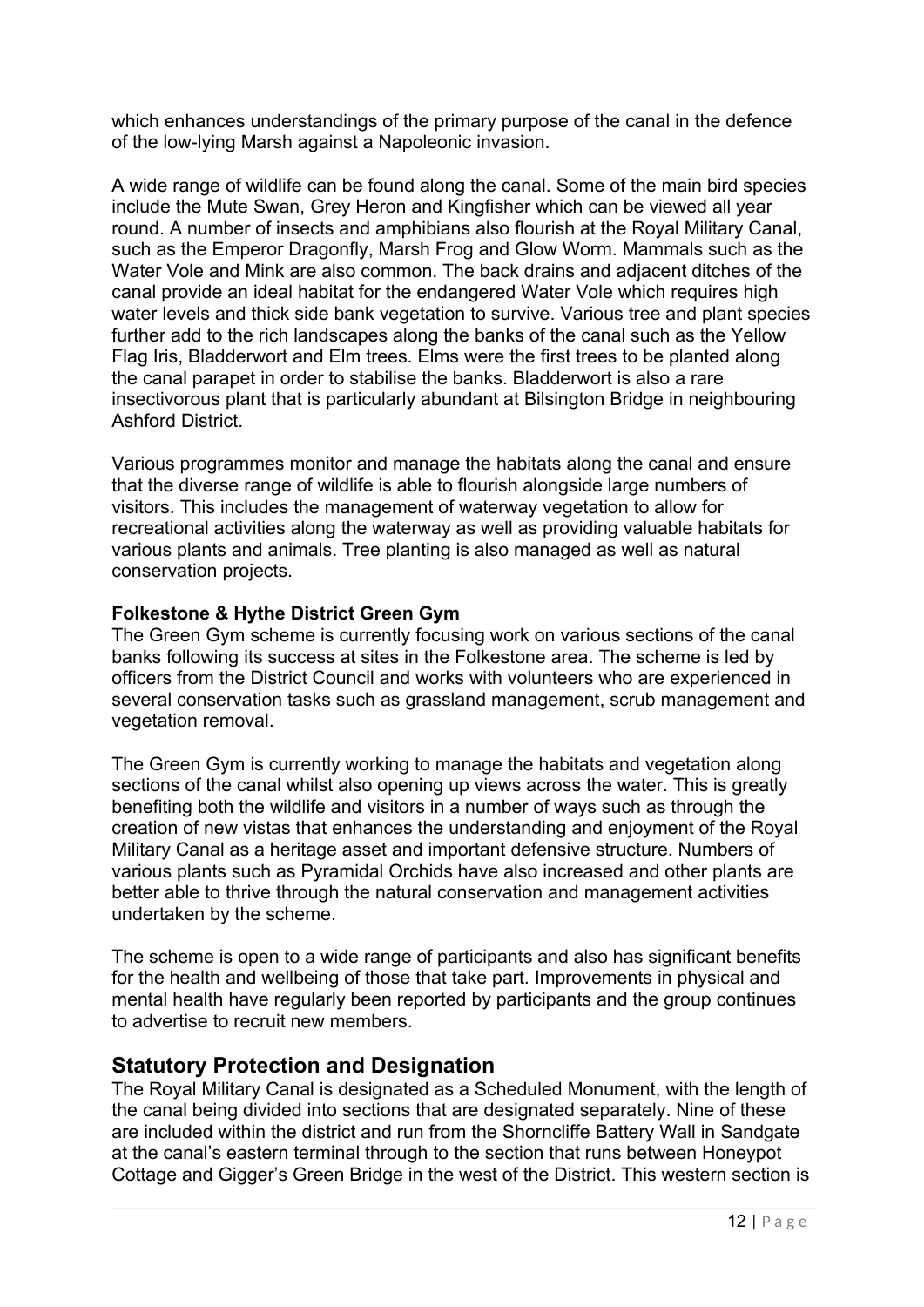partially included within the district before passing into the Aldington parish in neighbouring Ashford District.

The canal also passes through the Hythe Conservation Area and the Lympne Escarpment Site of Special Scientific Interest (SSSI). Much of the canal within the district also runs parallel to and then through the Kent Downs Area of Outstanding Natural Beauty (AONB) primarily in the Lympne and West Hythe area. The vast majority of the canal is also designated as a Local Wildlife Site (LWS) with the section that runs through Hythe being the only section that is excluded from this.

## **Vulnerabilities and Opportunities**

## *Introduction*

The Royal Military Canal and its surrounding natural setting should play key roles not only in the District's heritage offering, but also as an asset to be enjoyed and explored for recreational, tourism, educational and wellbeing purposes. The canal can clearly demonstrate that heritage may be explored and appreciated in a number of different ways by a wide range of audiences who set out with varying purposes. This can range from walkers who are able to enjoy the many footpaths that take in the entire length of the canal through to families who utilise the picnic and play area facilities. Each is able to explore and experience the canal in different ways whilst also being able to appreciate it as an important historic monument with a rich history relating to the District's military past.

The following section presents a number of vulnerabilities and opportunities that arise when considering the historic landscape of the Royal Military Canal. The intention is to provide a basis from which to raise issues for further discussion and consideration which will help to inform emerging proposals and programmes along the site of the canal.

## **Vulnerabilities arising from the Royal Military Canal as a heritage, recreational, ecological and tourism site**

#### *1: The setting of the Royal Military Canal.*

Retaining and managing the setting of the canal is essential to providing context for this type of monument as well as in imparting a deeper understanding and appreciation for its originally intended function.

The Royal Military Canal was originally constructed as part of a series of important defensive structures lining the Kent coastline. These structures were parts of strategies to defend against a Napoleonic invasion which was threatened during the time of the Napoleonic Wars (1803-1815). The Romney Marsh coastline was especially vulnerable given its low-lying land and accessible beaches, and so the Royal Military Canal was built between 1804 and 1809 to protect the interior of the country against Napoleonic troops that may land and deploy along the Romney Marsh coastline.

In order to fully understand the vulnerability of the Romney Marsh coastline to an invading force and therefore the significant defensive function intended for the canal, it is important to maintain the open and low-lying character of the Marsh as part of the canal's setting. The openness of the Marsh is a key feature of its landscape character and also plays a valuable role in allowing for a better understanding of the canal's military function. The canal would be vulnerable if elements of its open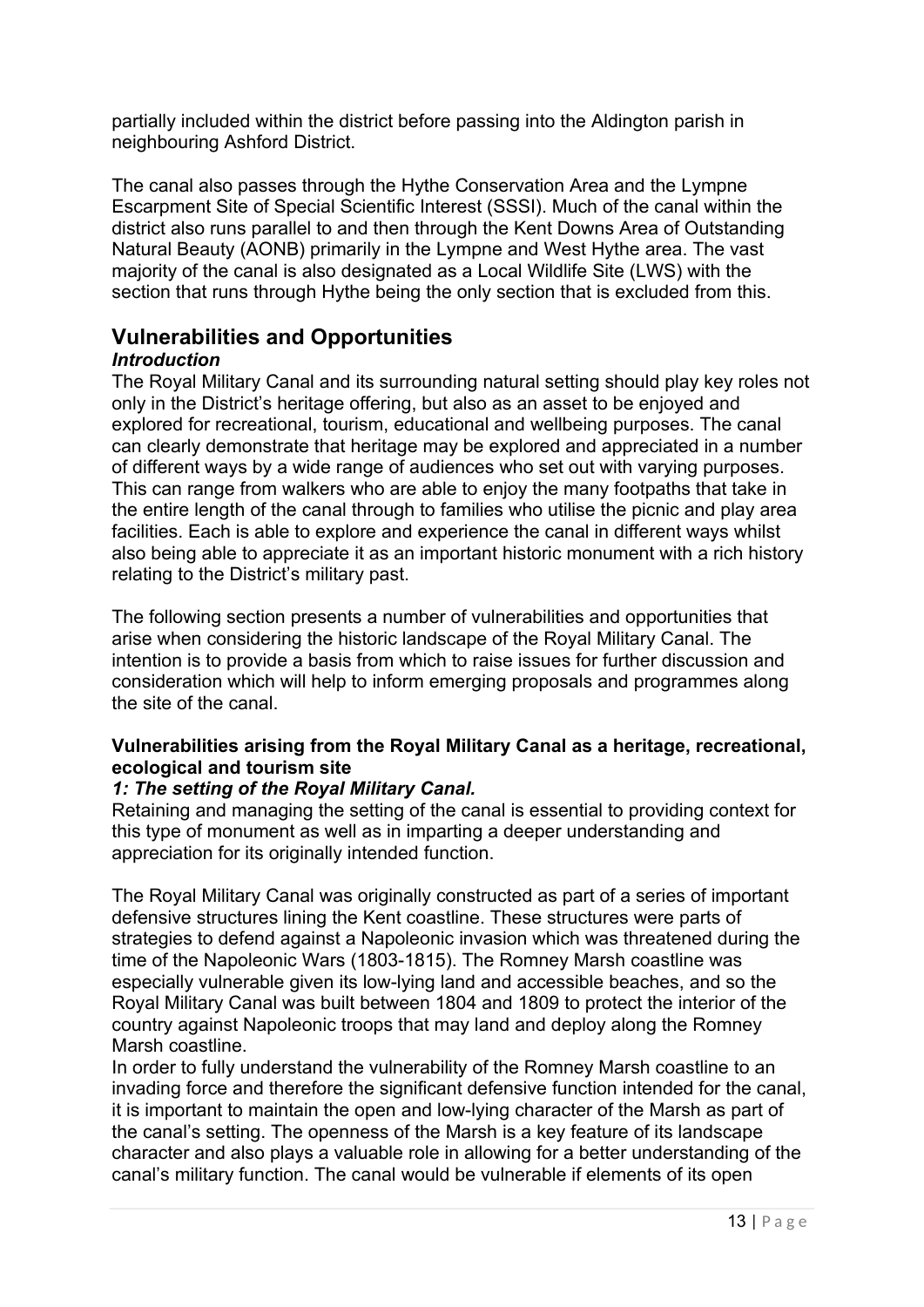setting were not retained, for example through obscuring the views available across the Marsh or allowing footpaths along the canal to become overgrown so that the monument cannot be easily viewed. It is important to be able to understand that the canal was deemed so necessary because of the low-lying and open nature of the Marsh landscape, and altering the setting would detract from this.

It is also important to retain the open setting of the Royal Military Canal in order to continue providing recreational and educational facilities that take in the canal corridor such as walking, cycling and boating. Whilst many of these activities can be purely recreational, there is always the facility to further act as an educational resource either regarding the historical context of the canal or the important habitats and wildlife that it supports. There are important programmes of work currently being undertaken to maintain the pathways and routes along the canal and their open views of this significant historic monument which will be essential to maintain. Many of the facilities along the canal have recently been enhanced, but will not be able to provide means to explore and enjoy the canal if the open setting is compromised. This will also apply to future proposals for development along or in the surrounding area of the canal.

## *2: The need to protect the important military remains at the canal.*

The potential for archaeological remains relating to the canal and its construction are high and could be disturbed or lost if the site and immediate surrounding area is developed. A number of the surviving historical features are also vulnerable to development or disturbance such as the remains of the Royal Military Road in places and the parapets along the northern banks. Damage could be caused to these features either by natural or human influences, and so efforts should be made to prevent this and preserve these important archaeological remains for future investigation as well as for the current enjoyment and appreciation of visitors. These features as well as any buried remains are important to the overall understanding of this unique defensive structure as well as being valuable survivals relating to the only military canal in the country.

## *3: Retaining the views and vistas from and around the Royal Military Canal.*

The panoramic views and vistas that can be enjoyed from the canal which reach across the Romney Marsh and along the Lympne escarpment are a key part of its local landscape character as well as to its attractiveness and appeal as a place to enjoy and explore. A number of the activities and events that are centred on the canal are enhanced by this opportunity to enjoy spectacular views across such a distinctive landscape as the Marsh. It will be important to retain this as a key part of the local character and overall appeal of the canal. Changes to this, such as building developments or planting vegetation that will obscure and interrupt this openness, may be damaging and detract from peoples experiences of this site and historical monument. It is also the case that maintaining these open views and vistas is essential to the better understanding of the canal as a defensive monument which was strategically placed to repel Napoleonic forces should invading troops ever land along the Romney Marsh coastline.

#### *4: Ongoing management of the canal and its associated habitats.*

The Royal Military Canal plays an important role in the maintenance of land conditions across the Romney Marsh by acting as a sink for the extensive network of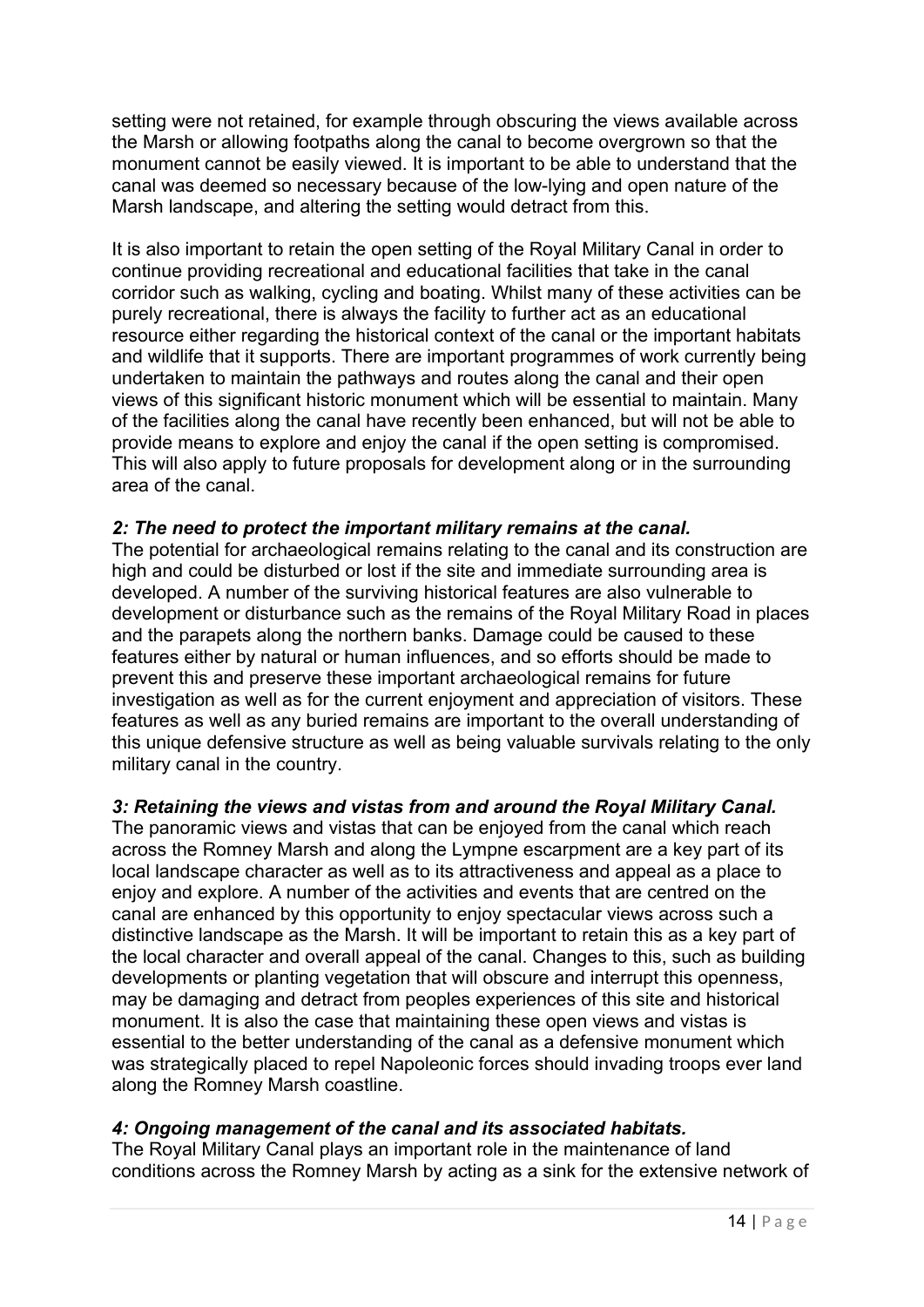drainage ditches that criss-cross the land here. During the summer months when rainfall is potentially low, water can be pumped into the ditches to irrigate the land. In the winter when there is a risk of flooding, water can then be taken into the canal and let out at Iden Lock or via the sluice at Seabrook. This vital function of the canal is managed by the Environment Agency. Programmes to remove silt from the canal are also managed in order to prevent the waterway from becoming blocked and inefficient in its environmental role.

The canal is therefore vulnerable to silting if ongoing management is not maintained which will negatively impact its role in maintaining good conditions across the Marsh. This will also have harmful impacts on the important habitats and wildlife that exist along its banks. As much of the canal is a Local Wildlife Site and other parts are designated as part of wider SSSI's, it is of even more importance to maintain conditions along the waterway.

#### **Opportunities arising from the Royal Military Canal as a heritage, recreational, ecological and tourism site**

*1: Creating links between the Royal Military Canal and adjacent historic sites.*  There are a number of opportunities to create links to other heritage assets that can be reached when following the general route of the Royal Military Canal. These include Stutfall Castle at Lympne, the Romney, Hythe and Dymchurch Railway and some of the medieval churches on the Romney Marsh. This enhances the heritage offering of not only the canal itself but also of other heritage assets across the District. Heritage packages, trails or tours may be created that explore many aspects of the district's heritage and establish strong relationships between these sites to better tell the relevant stories and histories. Links to other military heritage sites such as to the Martello Towers, redoubts and batteries could also be created in order to enhance the significance and understanding of these important defence hertiage structures. The district is particularly recognised for its strong military legacy, and so linking these sites may enhance the significance of each as well as recognising them as part of an important collection relating to the defence of Kent. In doing this, the tourism and educational value of the Royal Military Canal may also be enhanced and attract wider audiences whilst also raising awareness.

#### *2: Improved accessibility.*

As part of recent regeneration programmes along the Royal Military Canal, access has been significantly improved that enables wide audiences to explore and enjoy the canal corridor as well as undertake a range of recreational activities such as cycling and horse riding. This includes the upgrading of footpaths to bridleways, the creation of an extensive network of pathways that covers the entire length of the canal as well as these paths being joined to existing and wider trails such as the National Cycle Network Route 2 and Saxon Shore Way long distance path. These improvements create important opportunities for wider audiences to visit and enjoy the canal such as families and disabled visitors. It can also provide opportunities to gain an enhanced understanding of the canal's historical context and significance through this increased accessibility and ability to explore further. Interpretation materials such as information panels and sculptures have also been added along these pathways at various points which again provide more opportunities to better understand the historical significance of the site.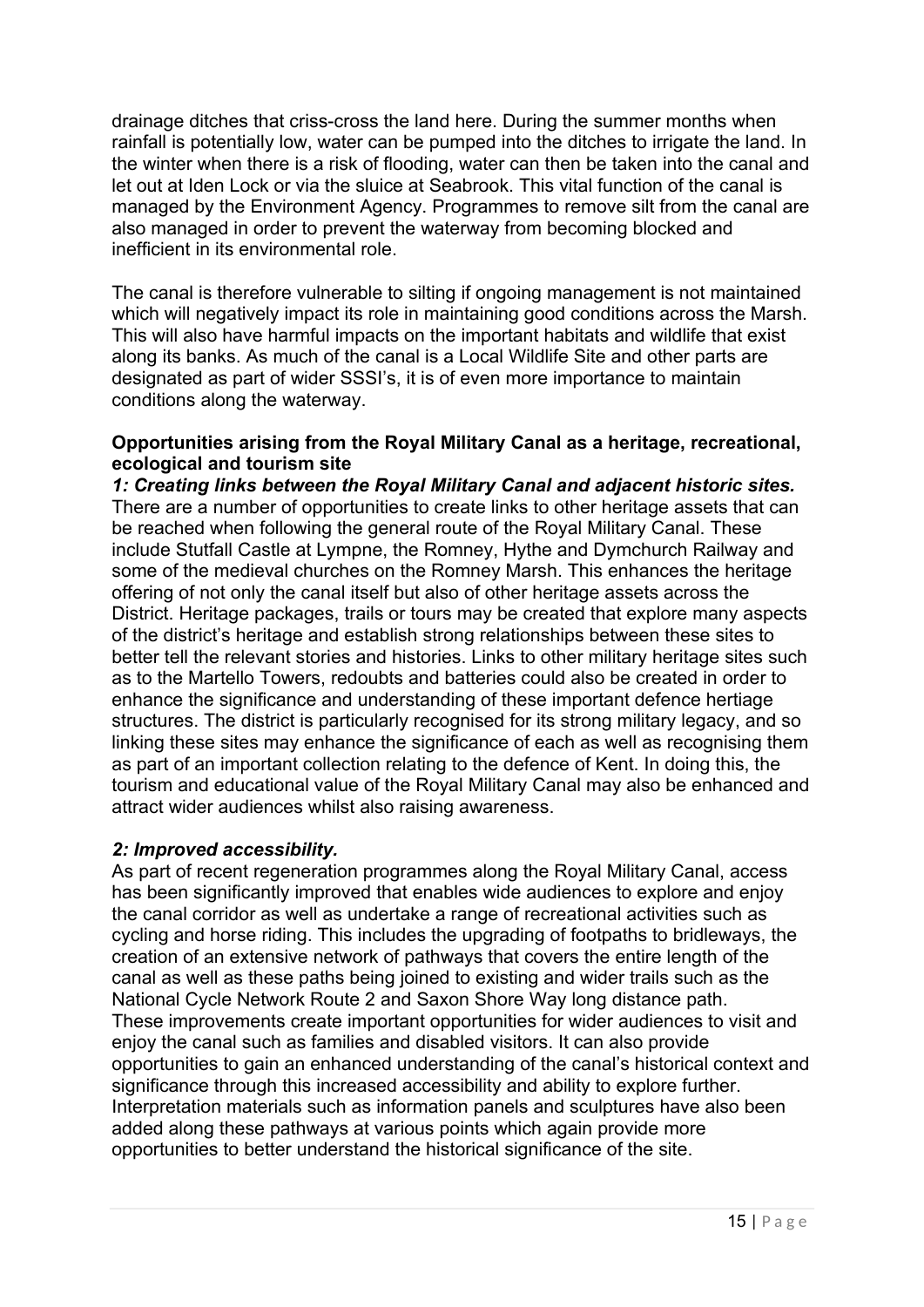## *3: Community projects and activities.*

There are a number of opportunities relating to the community projects and activities that take place along and surrounding the canal. Various bodies such as the Romney Marsh Countryside Partnership offer activities such as guided walks and talks relating to the canal's military heritage as well as its natural significance for its habitats and wildlife. This is not only an important educational resource that helps to better understand the historical significance of the canal, but it also offers valuable opportunities for communal engagement and networking. This has significant benefits for social wellbeing as well as in attracting visitors from further afield and raising the profile of the canal and its local community. It is also important to raise awareness regarding the valuable wildlife and habitats that are supported along the canal which need to be protected and preserved. As access to the canal corridor has been increased, it is perhaps of even more importance to ensure that increased visitor numbers will not impact negatively on the local environment, but can be made aware of its significance and sensitivities.

These communal projects and activities are also an important opportunity for people to become involved in the care and protection of the canal which further encourages feelings of pride and ownership in the local communities. This has benefits both for the ongoing conservation of the site and its landscape, as well as for the improved mental health and wellbeing of those involved. A number of the activities along the canal also promote better physical health by increasing levels of activity such as through walking and cycling. Being outside and reconnecting with the landscape will further have significant impacts on improving mental health and wellbeing.

Some of the community projects, such as the Green Gym Scheme, present significant opportunities not only for communal engagement but also for the enhancement of the Royal Military Canal and the wellbeing of those who participate. The Green Gym Scheme, for example, involves physical activity undertaking various natural conservation tasks whilst maintaining the landscape along the canal. This is important in raising activity levels outdoors but also in improving other aspects of health such as social networking, building confidence and reducing social exclusion. These important health benefits are valuable opportunities in contributing to innovative ways of social prescribing and preventing or reducing some health challenges that are currently putting substantial pressure on the NHS and Public health, such as obesity, diabetes and depression.

Projects such as the Green Gym are also important in enhancing historic sites such as the Royal Military Canal. The work undertaken is a significant opportunity to manage and enhance the landscape setting of the canal as well as some of its features, most importantly in keeping it open so that the historical context of this defensive structure can be fully appreciated and also enjoyed as part of recreational activity. The panoramic views and vista across the Romney Marsh are important to the local landscape character as well as to its appeal and attractiveness, and so again this work is a valuable opportunity to maintain that.

#### *4: Reuse of a historic monument.*

The Royal Military Canal was never intended for navigation and was primarily built as a defensive structure to repel a possible Napoleonic invasion along the Romney Marsh coastline. However the threatened invasion never came, and even when it